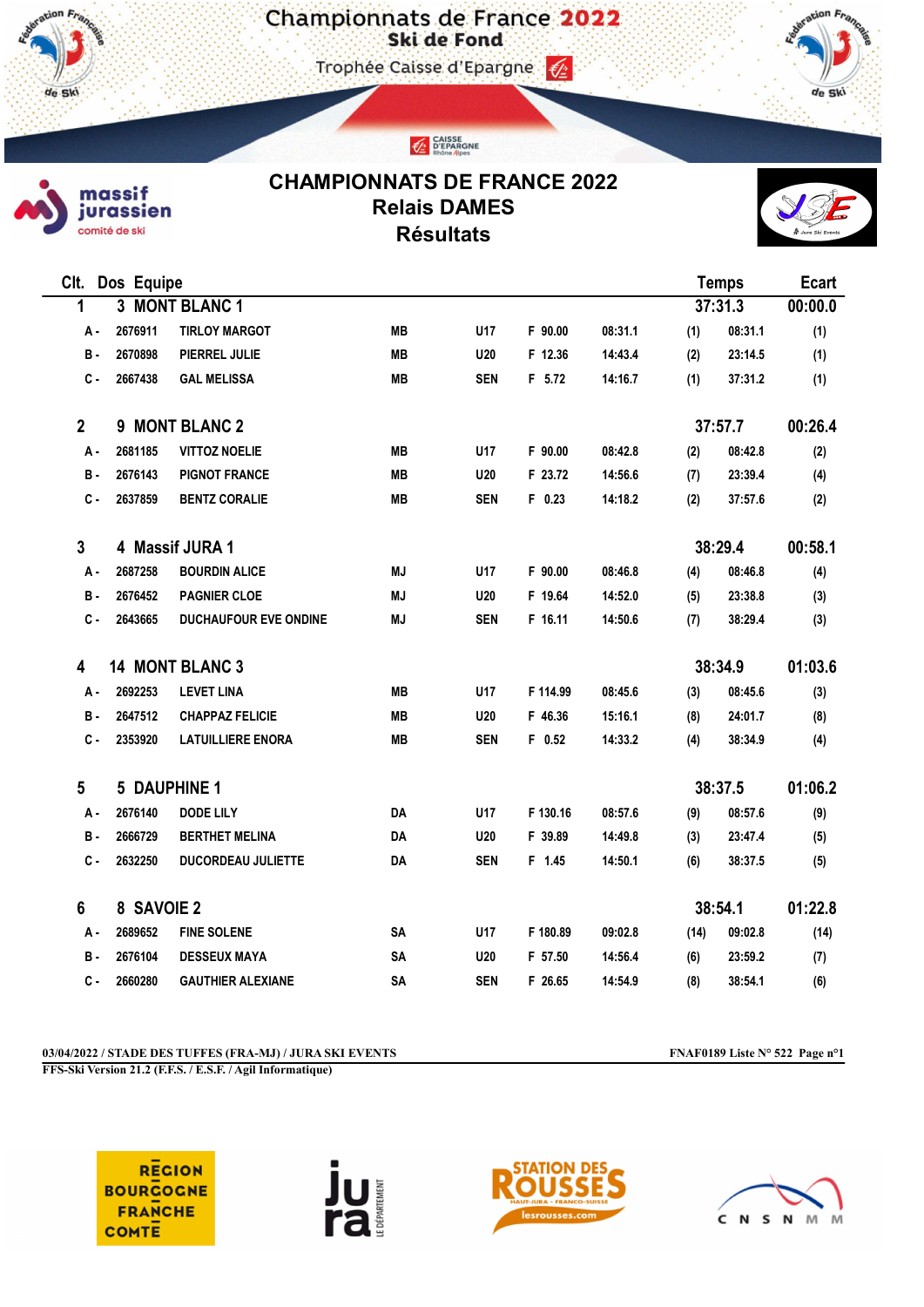| Clt.       | Dos Equipe           |                                   |           |            |          |         | <b>Temps</b> |         | <b>Ecart</b> |
|------------|----------------------|-----------------------------------|-----------|------------|----------|---------|--------------|---------|--------------|
| 7          | 2 SAVOIE 1           | 39:01.7                           |           |            |          |         | 01:30.4      |         |              |
| А.         | 2681101              | <b>PATOIS DAPHNE</b>              | <b>SA</b> | U17        | F 98.97  | 08:48.0 | (5)          | 08:48.0 | (5)          |
| в.         | 2644719              | <b>RICHON CAPUCINE</b>            | SA        | U20        | F 31.32  | 15:43.6 | (14)         | 24:31.6 | (12)         |
| с.         | 2628683              | <b>BOUVARD EVE</b>                | <b>SA</b> | <b>SEN</b> | F 113.13 | 14:30.1 | (3)          | 39:01.7 | (7)          |
| 8          |                      | 10 Massif JURA 2                  |           |            |          |         |              | 39:02.4 | 01:31.1      |
| А.         | 2692171              | <b>BILLET LAILA</b>               | <b>MJ</b> | U17        | F 148.57 | 09:00.7 | (13)         | 09:00.7 | (13)         |
| в.         | 2653209              | <b>DUBOIS SALOMEE</b>             | <b>MJ</b> | <b>U20</b> | F 55.65  | 15:25.7 | (10)         | 24:26.4 | (11)         |
| $c -$      | 2617672              | <b>CHOPARD LALLIER CELINE</b>     | <b>MJ</b> | <b>SEN</b> | F 22.69  | 14:36.0 | (5)          | 39:02.4 | (8)          |
| 9          | 13 SAVOIE 3          |                                   |           |            |          |         | 39:22.0      |         | 01:50.7      |
| А.         | 2681420              | <b>VALETTE CLEMENCE</b>           | SA        | U17        | F 204.69 | 08:58.6 | (10)         | 08:58.6 | (10)         |
| в.         | 2651312              | <b>CONVARD HEIDI</b>              | <b>SA</b> | U20        | F 61.55  | 14:50.7 | (4)          | 23:49.3 | (6)          |
| $c -$      | 2659922              | <b>SUIFFET AMELIE</b>             | <b>SA</b> | <b>SEN</b> | F 23.25  | 15:32.7 | (13)         | 39:22.0 | (9)          |
| 10         |                      | <b>18 MONT BLANC 4</b><br>39:49.7 |           |            |          |         | 02:18.4      |         |              |
| А.         | 2669635              | <b>CHARLET ANGELINA</b>           | MВ        | U17        | F 125.38 | 08:48.8 | (6)          | 08:48.8 | (6)          |
| <b>B</b> - | 2680981              | <b>FAVRE BONVIN MANON</b>         | MВ        | <b>U20</b> | F 54.30  | 15:33.3 | (13)         | 24:22.1 | (10)         |
| с.         | 2665517              | <b>KUREK TANIA</b>                | <b>MB</b> | <b>SEN</b> | F 19.09  | 15:27.6 | (12)         | 39:49.7 | (10)         |
| 11         | 6 Massif VOSGES 1    |                                   |           |            |          |         |              | 40:18.9 | 02:47.6      |
| А.         | 2671669              | <b>GROSJEAN JEHANNE</b>           | ΜV        | U17        | F 152.52 | 09:25.2 | (16)         | 09:25.2 | (16)         |
| <b>B</b> - | 2670669              | <b>PERRY LEONIE</b>               | ΜV        | U20        | F 40.17  | 15:29.1 | (12)         | 24:54.3 | (13)         |
| C -        | 2671780              | <b>DIDIERLAURENT CLEMENCE</b>     | MV        | <b>U20</b> | F 31.09  | 15:24.6 | (10)         | 40:18.9 | (11)         |
| 12         |                      | 15 Massif JURA 3                  |           |            |          |         |              | 40:19.8 | 02:48.5      |
| А.         | 2692187              | <b>MARGREITHER AGATHE</b>         | ΜJ        | U17        | F 101.70 | 09:00.2 | (12)         | 09:00.2 | (12)         |
| в.         | 2676611              | <b>COURVOISIER CELIA</b>          | <b>MJ</b> | U20        | F 63.47  | 16:07.2 | (16)         | 25:07.4 | (15)         |
| С-         | 2646599              | <b>BEPOIX OCEANE</b>              | MJ        | <b>SEN</b> | F 61.47  | 15:12.3 | (9)          | 40:19.7 | (12)         |
| 13         | 17 SAVOIE 4          |                                   |           |            |          |         |              | 40:27.7 | 02:56.4      |
| А-         | 2701917              | <b>BECK LILI</b>                  | SA        | U17        | F 157.01 | 08:52.4 | (7)          | 08:52.4 | (7)          |
| в.         | 2661766              | <b>CHRISTIN SUZETTE</b>           | SA        | <b>U20</b> | F 82.56  | 15:27.3 | (11)         | 24:19.7 | (9)          |
| c.         | 2706215              | <b>FAIVRE SOLENE</b>              | SΑ        | <b>SEN</b> | F 42.25  | 16:07.9 | (15)         | 40:27.6 | (13)         |
| 14         | <b>11 DAUPHINE 2</b> |                                   |           |            |          |         | 40:33.7      |         | 03:02.4      |
| А.         | 2677798              | <b>COMBEAU ROMANE</b>             | DA        | U17        | F 193.34 | 09:49.3 | (19)         | 09:49.3 | (19)         |
| в.         | 2649489              | <b>GAILLARD MARGAUX</b>           | DA        | <b>U20</b> | F 54.25  | 15:17.8 | (9)          | 25:07.1 | (14)         |
| с.         | 2649539              | <b>EVEN MAYA</b>                  | DA        | <b>SEN</b> | F 24.76  | 15:26.6 | (11)         | 40:33.7 | (14)         |

FFS-Ski Version 21.2 (F.F.S. / E.S.F. / Agil Informatique)